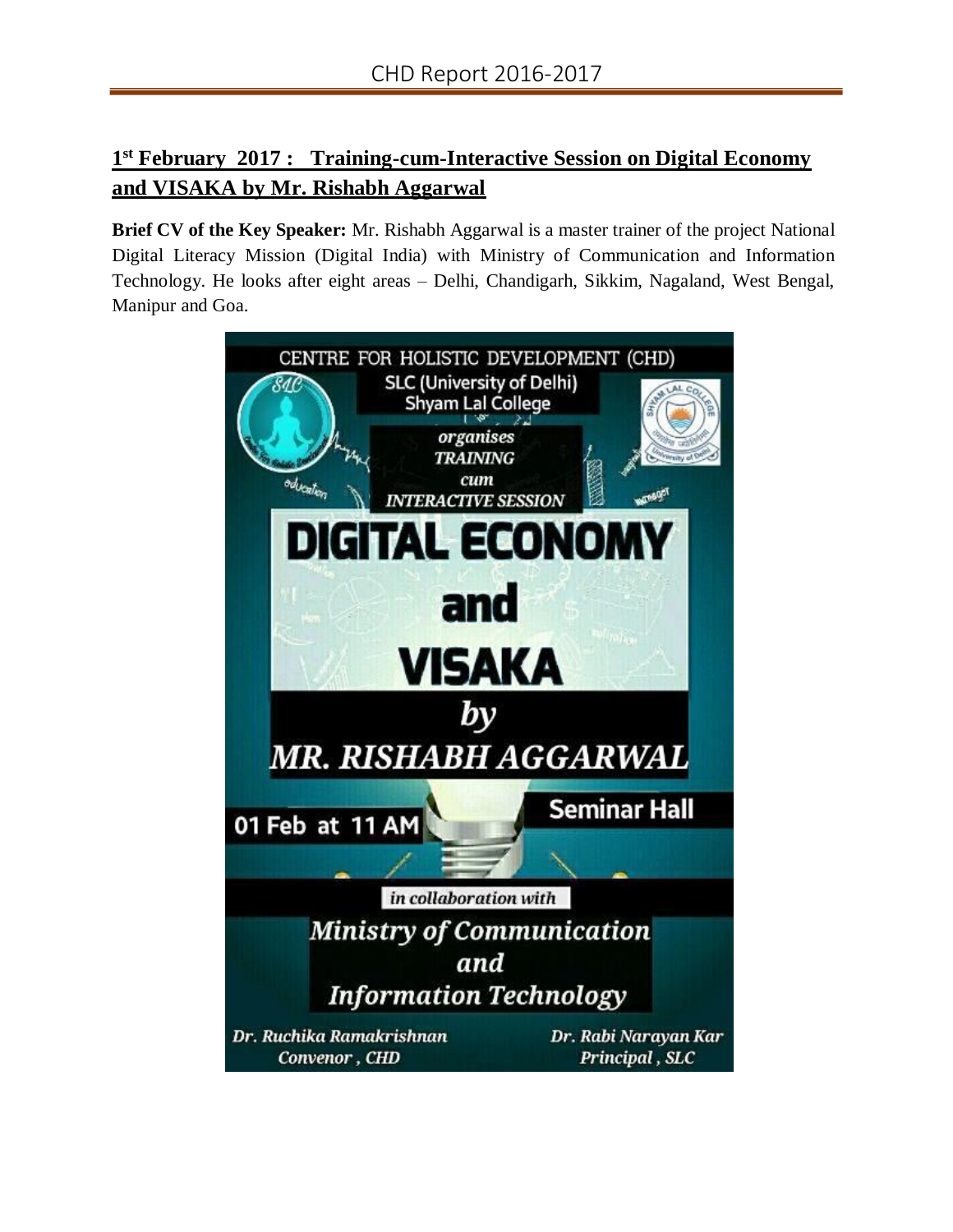## **Summary of the Lecture:**

He was invited to make the students aware of the nuances of Digital India Campaign, launched by the Government of India and train students with respect to MHRD's Project VISAKA. He started the session with an amusing Power Point Presentation. It focused on:

- •Digital India Power to empower.
- •National Institute of Electronics and Information Technology (NIELIT).
- •JAM (Jandhan, Aadhaar, Mobile)
- •Digital locker.
- •Motive of Digital India Campaign- Paper-free, line-free and tension-free Bharat(India).
- •National Digital Literacy Mission (NDLM).

•The use of three Apps for better safety of transactions- Airtel Merchant, Vodafone M-Pesa Wallet and State Bank Buddy.